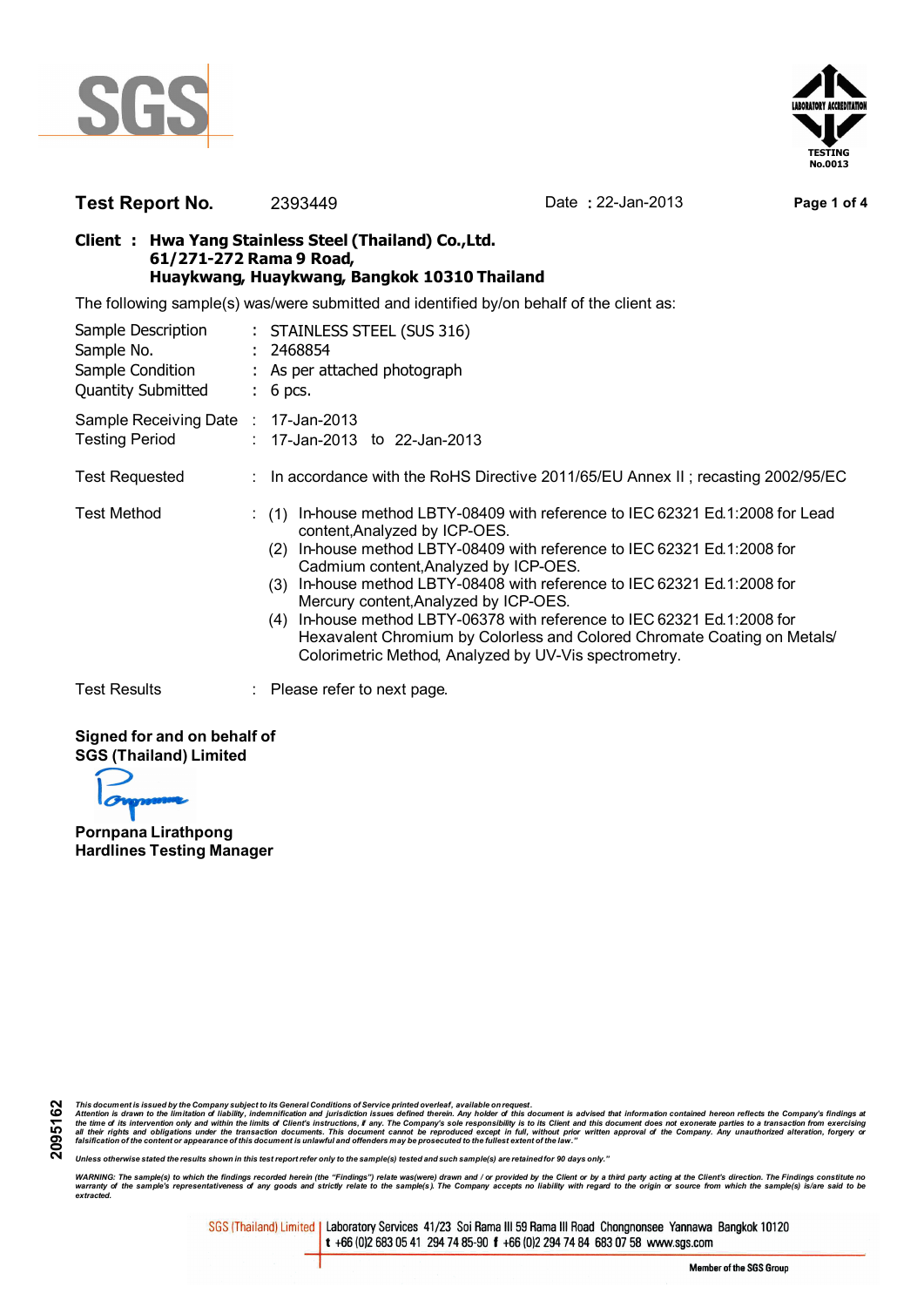



## **Test Report No.** 2393449 Date **:** 22-Jan-2013 **Page 2 of 4 TEST RESULTS**

Test results by chemical method (Unit: mg/kg)

| Test Item (s):                                                                      | Method<br>(Refer to) | Result (1) | <b>MDL</b> | <b>RoHS Limit</b> |
|-------------------------------------------------------------------------------------|----------------------|------------|------------|-------------------|
| Lead (Pb)                                                                           | (1)                  | n.d.       | 2          | 1000              |
| Cadmium (Cd)                                                                        | (2)                  | n.d.       | 2          | 100               |
| Mercury (Hg)                                                                        | (3)                  | n.d.       | 2          | 1000              |
| Hexavalent Chromium (CrVI) by Spot<br>test / boiling water extraction<br>(optional) | (4)                  | Negative   |            | 1000              |

Test Part Description

Result (1) metal

Note :

(a) mg/kg = ppm ; 0.1wt% = 1000 ppm

(b) n.d. = Not Detected

(c) MDL = Method Detection Limit

(d) Spot-test:

Negative - Absence of CrVI coating, Positive = Presence of CrVI coating;

 (The tested sample should be further verified by boiling-water-extraction method if the spot test result cannot be confirmed.)

Boiling-water-extraction:

Negative = Absence of CrVI coating

 Positive = Presence of CrVI coating; the detected concentration in boiling-water-extraction solution is equal or greater than 0.02 mg/kg with 50 cm2 sample area.

(e) "-" = Not regulated

 $\hat{f}$  For corrosion protection coatings on metals: Information on storage conditions and production date of the tested sample is unavailable and thus results of Cr(VI) represent status of the sample at the time of testing represent status of the sample at the time of testing.

**2095162**

This document is issued by the Company subject to its General Conditions of Service printed overleaf, available on request.<br>Attention is drawn to the limitation of liability, indemnification and purisdiction issues defined

*Unless otherwise stated the results shown in this test report refer only to the sample(s) tested and such sample(s) are retained for 90 days only."*

WARNING: The sample(s) to which the findings recorded herein (the "Findings") relate was(were) drawn and / or provided by the Client or by a third party acting at the Client's direction. The Findings constitute no<br>warranty *extracted.*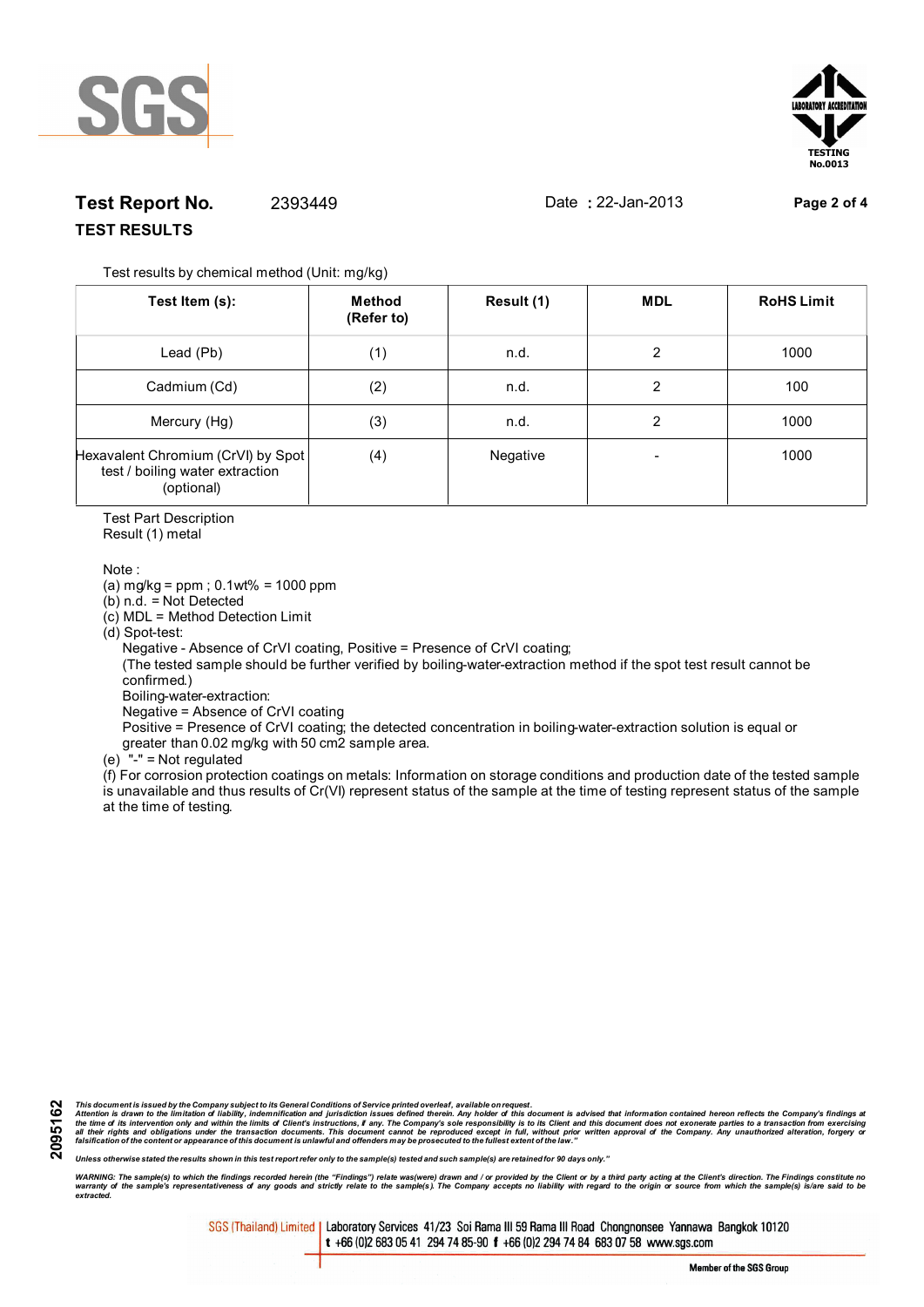





This document is issued by the Company subject to its General Conditions of Service printed overleaf, available on request.<br>Attention is drawn to the limitation of liability, indemnification and purisdiction issues defined

*Unless otherwise stated the results shown in this test report refer only to the sample(s) tested and such sample(s) are retained for 90 days only."*

WARNING: The sample(s) to which the findings recorded herein (the "Findings") relate was(were) drawn and / or provided by the Client or by a third party acting at the Client's direction. The Findings constitute no<br>warranty *extracted.*